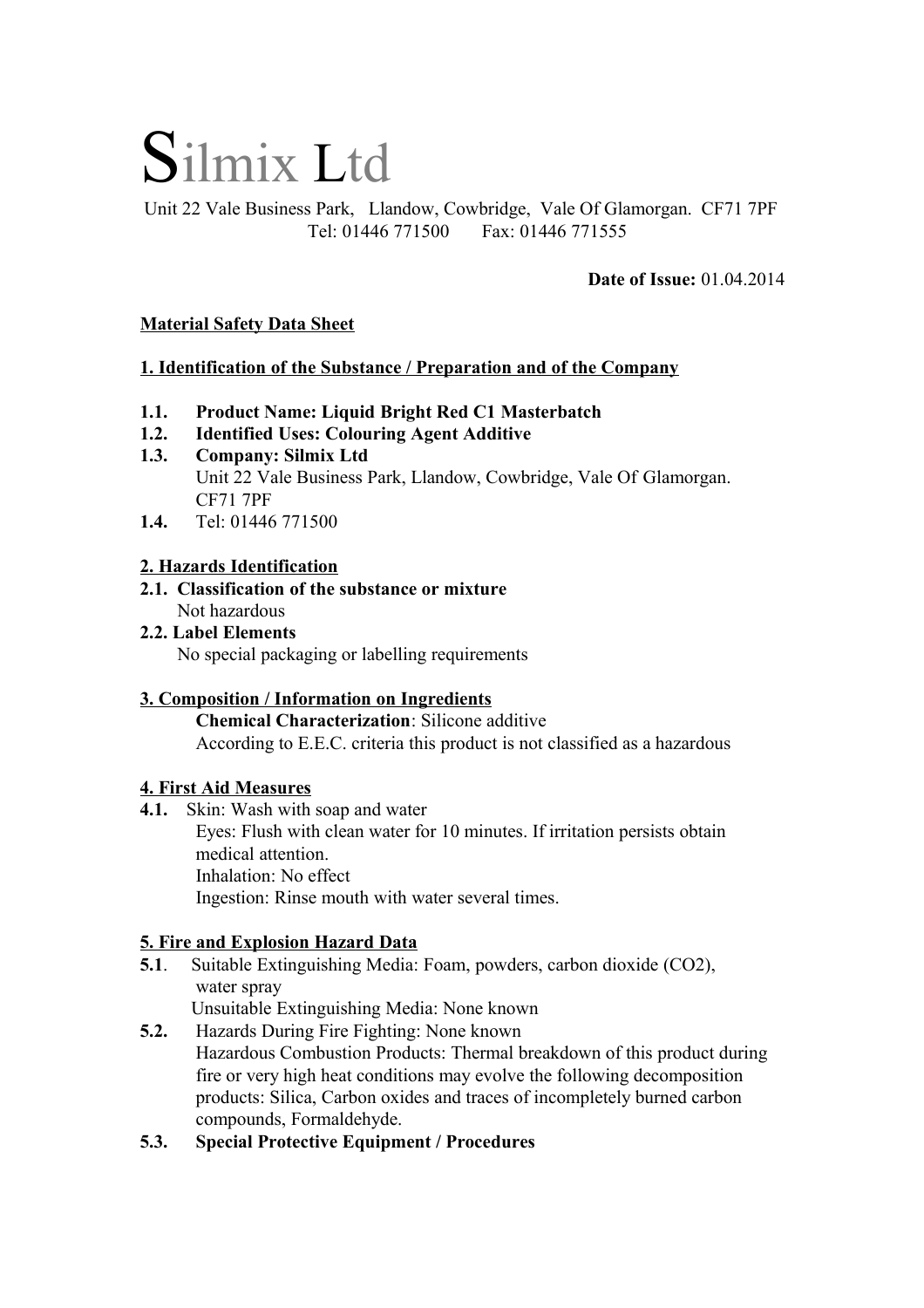Self contained breathing apparatus. Cool down containers exposed to heat with water spray

# **6. Accidental Release Measures**

- **6.1 Personal Precautions:** Wear proper protective equipment
- **6.2.** Environmental Precautions: Prevent from spreading or entering into drains, ditches or rivers by using sand, earth or other appropriate barriers.
- **6.3**. Cleaning Up Procedures: Evacuate area if necessary. For large spills should be contained by bunding etc. Wipe or soak up with absorbent material and place in a container. The spilled product can cause very a slippery surface, so care should be taken.

# **7. Handling and Storage**

- **7.1.** Safe Handling: General ventilation is required. Avoid eye and excessive skin contact
- **7.2.** Storage: Keep in original container and keep closed. Store away from moisture and in a well ventilated area. Do not store with oxidizing agents.

# **8. Exposure Controls and Personal Protection**

- 8.1. Control Parameters: Has no assigned exposure limits
- 8.2. Exposure Controls: No special measures are required provided the product is handled in accordance with the general rules of occupational hygiene and safety

Personnel Protective Equipment

- (1) Respiratory Protection: No special measures are required provided the product is handled in accordance with the general rules of occupational hygiene and safety
- (2) Hand Protection: Gloves recommended if continual handing
- (3) Eye Protection: Protective goggles recommended
- (4) Skin Protection: Not Required
- (5) Industrial Hygiene: Exercise good industrial hygiene practice. Wash after handling, especially before eating or drinking

# **9. Physical & Chemical Properties**

Form: Liquid Colour: Red Odour: None Explosive Properties: No Oxidizing Properties: No

# **10. Stability & Reactivity**

- **10.1. Stability:** Stable at room temperature and under normal usage conditions
- **10.2. Conditions to Avoid:** No dangerous reactions known under normal conditions of use
- **10.3. Materials to Avoid**: Can react with strong oxidising agents
- **10.4. Hazardous Decomposition Products:** If this product is heated to  $>150^{\circ}$ C trace quantities of formaldehyde may be released and here fore ventilation is required